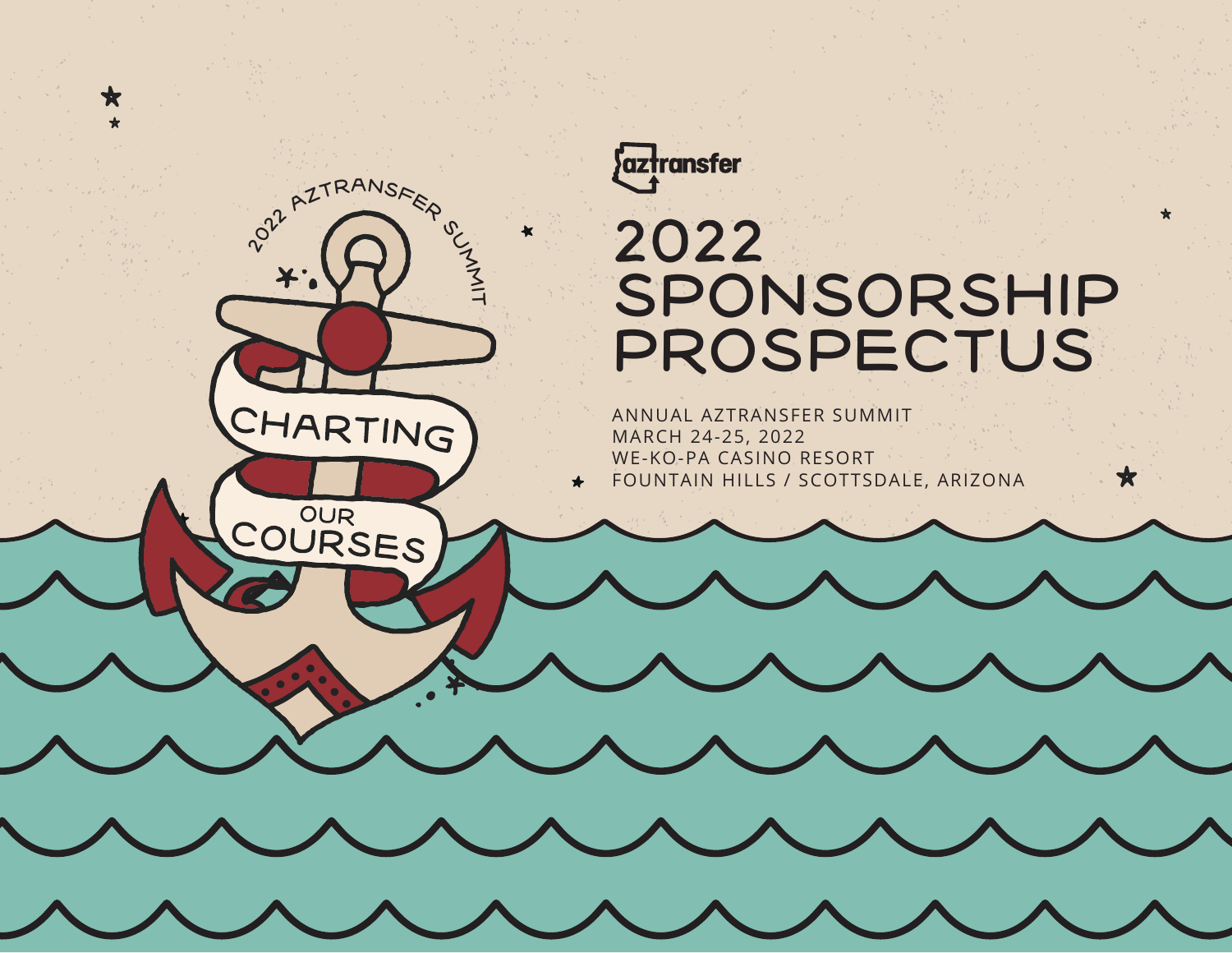# ABOUT THE SUMMIT

The AZTransfer Summit is the premier higher education convening in Arizona. The Summit brings together faculty, staff, and administrators from Arizona's public and tribal community colleges and three state universities.

The Summit is known for its innovative approach to content and engagement and its high-quality programming and experiences. It blends traditional conference components like breakout sessions and keynotes with new and unconventional activities.

We are pleased this year to offer several sponsorship packages designed help organizations engage with attendees and add value to the learning experience.

262

2019 TOTAL ATTENDANCE ............................................................................

38% 58%

UNIVERSITY COMMUNITY COLLEGE ATTENDEES

4%

ATTENDEES FROM OTHER ORGANIZATIONS

### **ATTENDEES**

Participants from Arizona public and tribal community colleges and three state universities include:

- Academic Advisors
- Faculty
- Administrators
- Admissions Representatives
- Outreach & Recruitment Representatives

Participants from other organizations also attend, including:

- High School Counselors
- Career & Technical Education and Workforce Development Professionals
- Representatives from organizations focused on improving access to education in Arizona (i.e. College Success Arizona, AZ Earn to Learn, etc.)



............



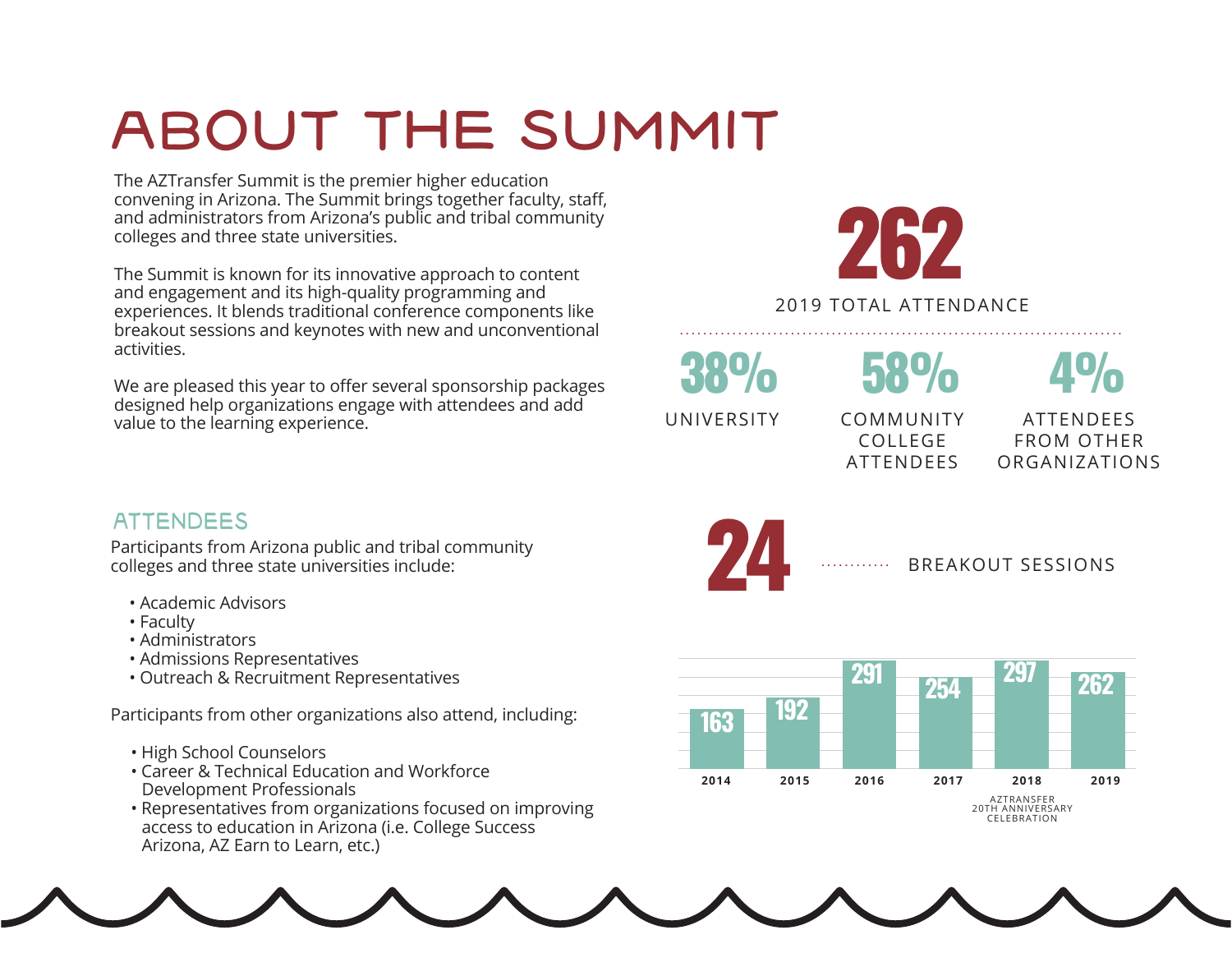# KEYNOTE SPEAKER

### **DANIEL LERNER**

Can success and happiness coexist? According to positive psychologist DANIEL LERNER, we can all accomplish our career goals and live well. Drawing from his "Science of Happiness" course—the most popular elective at New York University—and his cutting-edge research into high-performance professionals, Lerner's talks show us how to create a life of well-being and excellence, at work and at home.

A psychology professor, strengths-based performance coach, and expert on all things positivity, Dan Lerner studies the ways happiness influences our success. His two decades as a talent agent, working at some of the world's top firms, prepared Lerner for his current vocation as a sought-after coach. Today, he works with everyone from Fortune 500 executives to Metropolitan Opera Singers, helping them manage stress, rediscover their strengths, and realize their individual potential. With charisma and wit, Lerner shares just how important a healthy psychological state is for increasing performance and fulfilling your goals. His talks build on his impressive body of work to reveal best-practices on thriving under pressure, avoiding burn-out, and reaching peak levels of success without sacrificing well-being.

Lerner co-authored the book U Thrive: How to Succeed in College and in Life alongside his teaching partner Dr. Alan Schlechter, a leading child and adolescent psychologist. A comprehensive guide through the often unforeseen demands of college life, U Thrive is filled with fascinating research and real-life anecdotes to help students build life-long positive habits that will endure past graduation. Angela Duckworth, the #1 New York Times bestselling author of Grit, praises the book for its insights and practical tips, saying, "It's a user's guide to the mind and body, written for young adults on the cusp of mastering both!"



Lerner consults for companies like Deutsche Bank, Oppenheimer Funds, UBS Switzerland, and Jet.com, where he works with staff ranging from new hires, to high potentials, to senior executives, optimizing opportunities for them as individuals and for the firm as a whole. Following a decade at International Creative Management and at 21C Media Group, where he was a co-founder and the director of artist development, Lerner studied closely with renowned sports psychologist Dr. Nathaniel Zinsser—a Director of The Center for Enhanced Performance at the United States Military Academy at West Point—focusing on coaching and performance enhancement techniques employed by professional and Olympic athletes. He holds a Masters from, and is on the teaching staff for the graduate program in Applied Positive Psychology, at the University of Pennsylvania.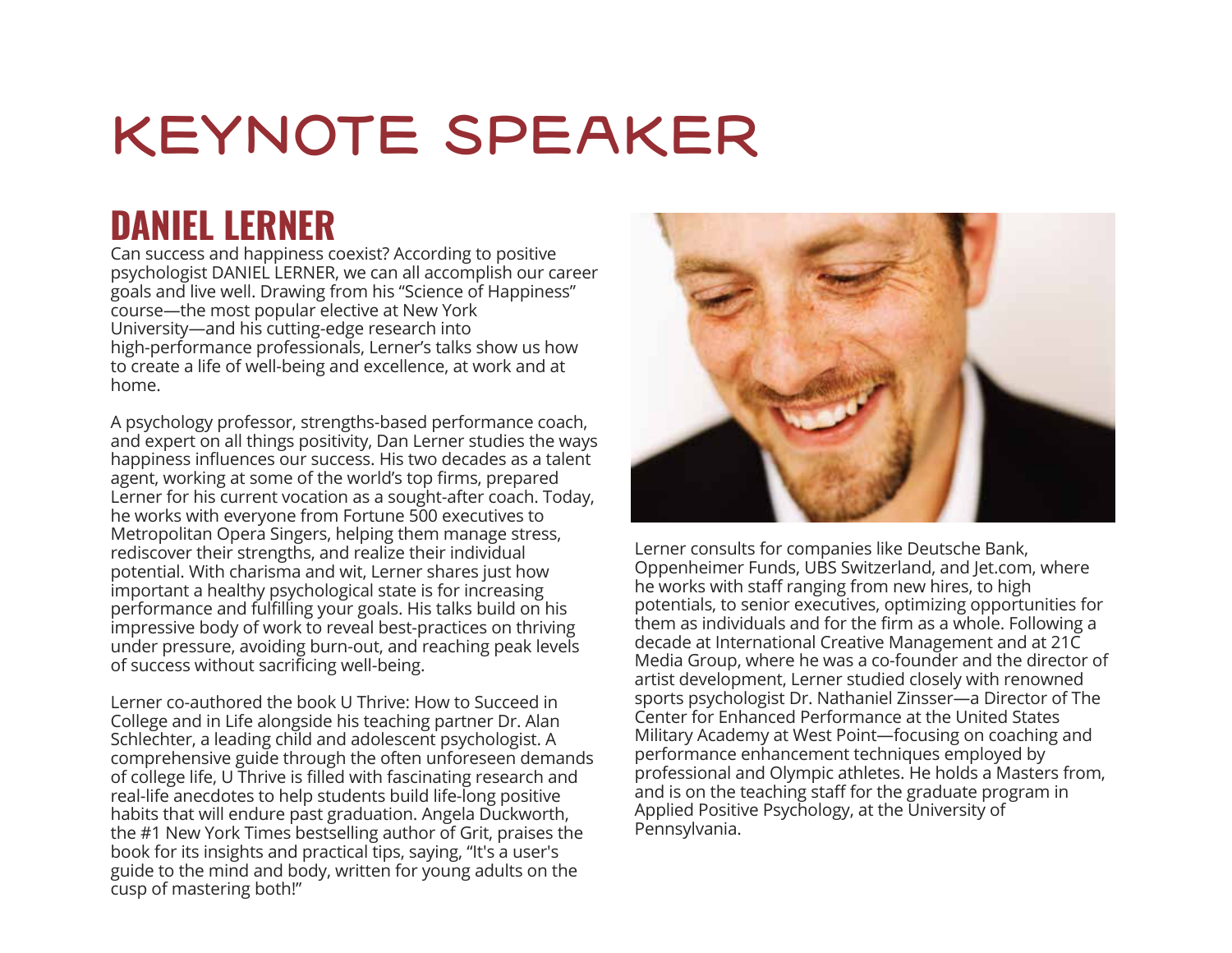# SPONSORSHIPS AT A GLANCE

SPONSORSHIPS ARE LIMITED!

If you have questions or would like to proceed with registration, please contact summit@aztransfer.com.

|                                          | <b>PLATINUM</b> | GOLD | <b>SILVER</b> | <b>EXHIBITOR</b> |
|------------------------------------------|-----------------|------|---------------|------------------|
| Breakout session presentation            |                 |      |               |                  |
| Materials at place settings              |                 |      |               |                  |
| Address to general session audience      |                 |      |               |                  |
| Ad in conference program                 |                 |      |               |                  |
| Logo in email communications             |                 |      |               |                  |
| Logo on conference website               |                 |      |               |                  |
| Exhibit table                            |                 |      |               |                  |
| Summit registrations (for exhibit staff) |                 |      |               |                  |

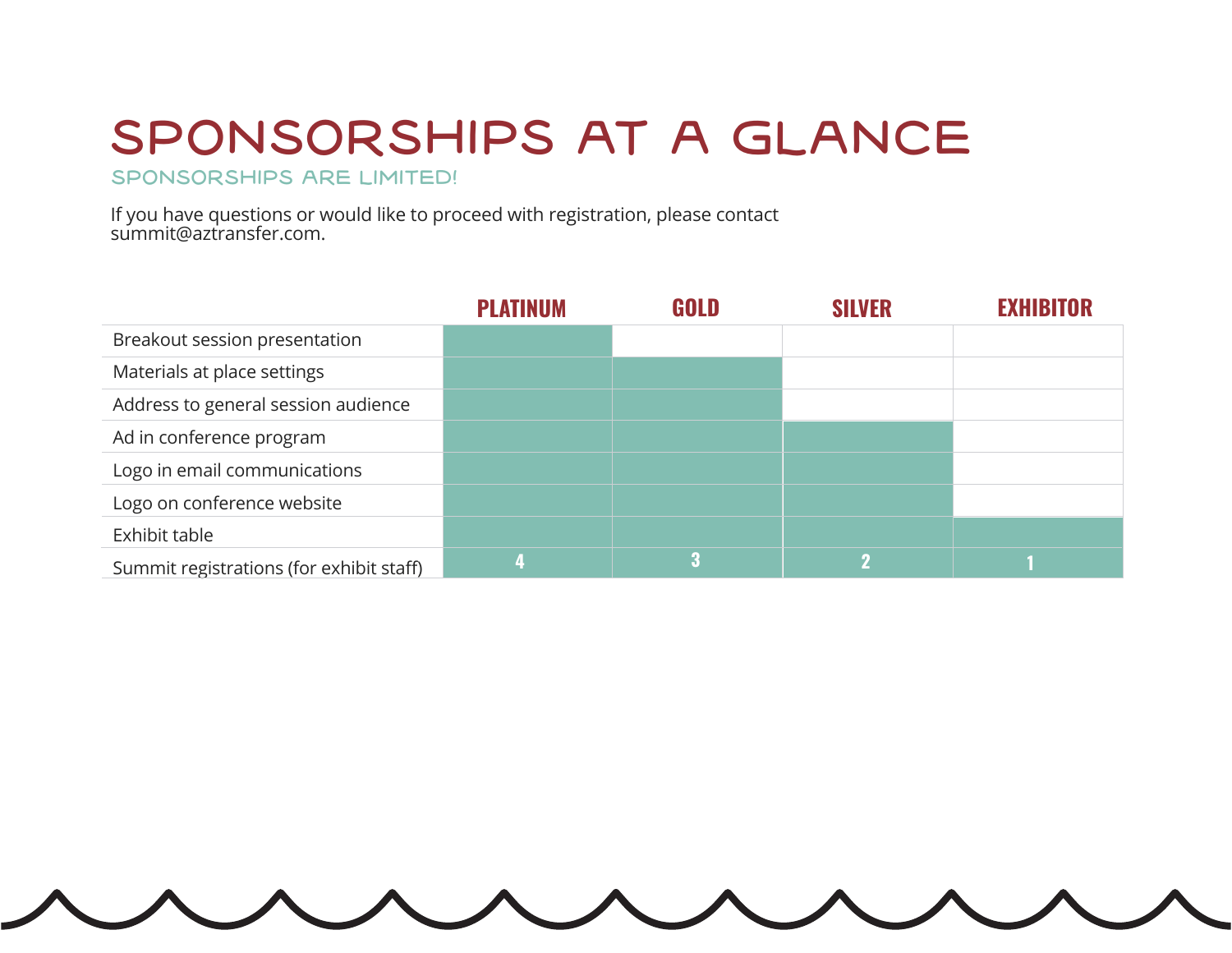### PLATINUM SPONSORSHIPS

#### ONE REMAINING

Platinum Sponsorships are offered in two exclusive categories– the **Networking Duncheon** on Thursday, March 24<br>OR the **Breakfast and Kevnote Address** on Friday, March 25 OR the **Breakfast and Keynote Address** on Friday, March 25.

### **BENEFITS**

#### **Breakout Session Presentation**

A guaranteed breakout session for the sponsor to share relevant information, services, and resources with attendees. Sessions are 60 minutes long.

#### **Materials at Place Settings**

Sponsor's marketing materials or promotional item placed at each seat in the ballroom for the sponsor's selected event (choose from Awards Luncheon or Keynote).

#### **Address to General Session Audience**

Sponsor provides a brief address to the general session during the sponsor's selected event (choose from Awards Luncheon or Keynote).

#### **Advertisement in Summit Program**

Platinum sponsors receive a full-page, full-color ad in the conference program.

#### **Logo in Email Communications**

Sponsor's logo and link placed in the footer of all promotional emails sent to AZTransfer email list of 4,000+ contacts.

#### **Logo on Summit Website**

Sponsor logo and link on aztransfersummit.com home page.

#### **Exhibit Table**

Two (2) 6ft tables and four (4) chairs in the main foyer for the sponsor to display information and meet with attendees. Includes exhibiting during both days of the Summit.

#### **Summit Registrations**

Four (4) registrations for the sponsor's staff / representatives to attend the Summit. Includes lunch on both days and breakfast on Friday.

### **INVESTMENT: \$4,000**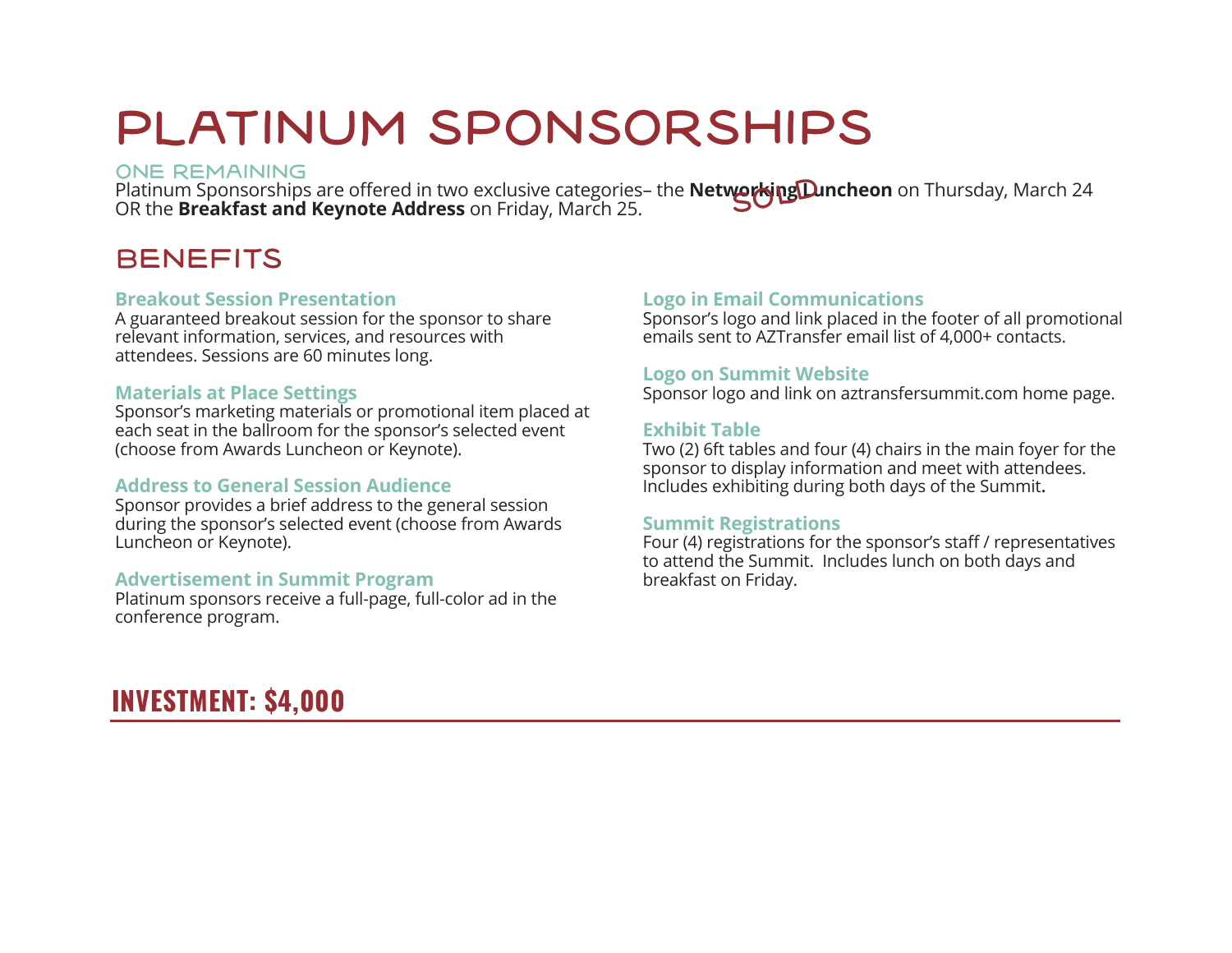# GOLD SPONSORSHIPS

#### TWO AVAILABLE

Gold Sponsorships are offered in two exclusive categories– the **Welcome Reception** on Thursday, March 24 OR the **Networking Luncheon** on Friday, March 25.

**Event Branding & Marketing Materials** Sponsor logo on cocktail napkins, table tents featuring sponsor information on cocktail tables.

#### **Address to Welcome Reception Attendees**

Sponsor toast / address to welcome reception attendees.

#### **Exhibit Table at Welcome Reception**

Exclusive exhibit table during the welcome reception.

 **PLUS all benefits listed below.**

#### WELCOME RECEPTION SPONSORSHIP NETWORKING LUNCHEON SPONSORSHIP

#### **Materials at Place Settings**

Sponsor's marketing materials or promotional item placed at each seat in the ballroom.

#### **Address to General Session Audience**

Sponsor provides a brief address or plays a short promotional video at the beginning of the Networking Luncheon.

#### **PLUS all benefits listed below.**

#### GOLD SPONSORSHIP PACKAGES ALSO INCLUDE:

#### **Advertisement in Summit Program**

Gold sponsors receive a half-page, full-color ad in the conference program.

#### **Logo in Email Communications**

Sponsor's logo placed in the footer of all promotional emails sent to AZTransfer email list of 4,000+ contacts.

#### **Logo on Summit Website**

Sponsor logo and link on aztransfersummit.com home page.

### **INVESTMENT: \$3,000**

#### **Exhibit Table**

One (1) 6ft tables with three chairs in the main foyer for the sponsor to display sponsor information and meet with attendees. Includes exhibiting during both days of the Summit.

#### **Summit Registrations**

Three (3) registrations for the sponsor's staff / representatives to attend the Summit. Includes lunch on both days and breakfast on Friday.